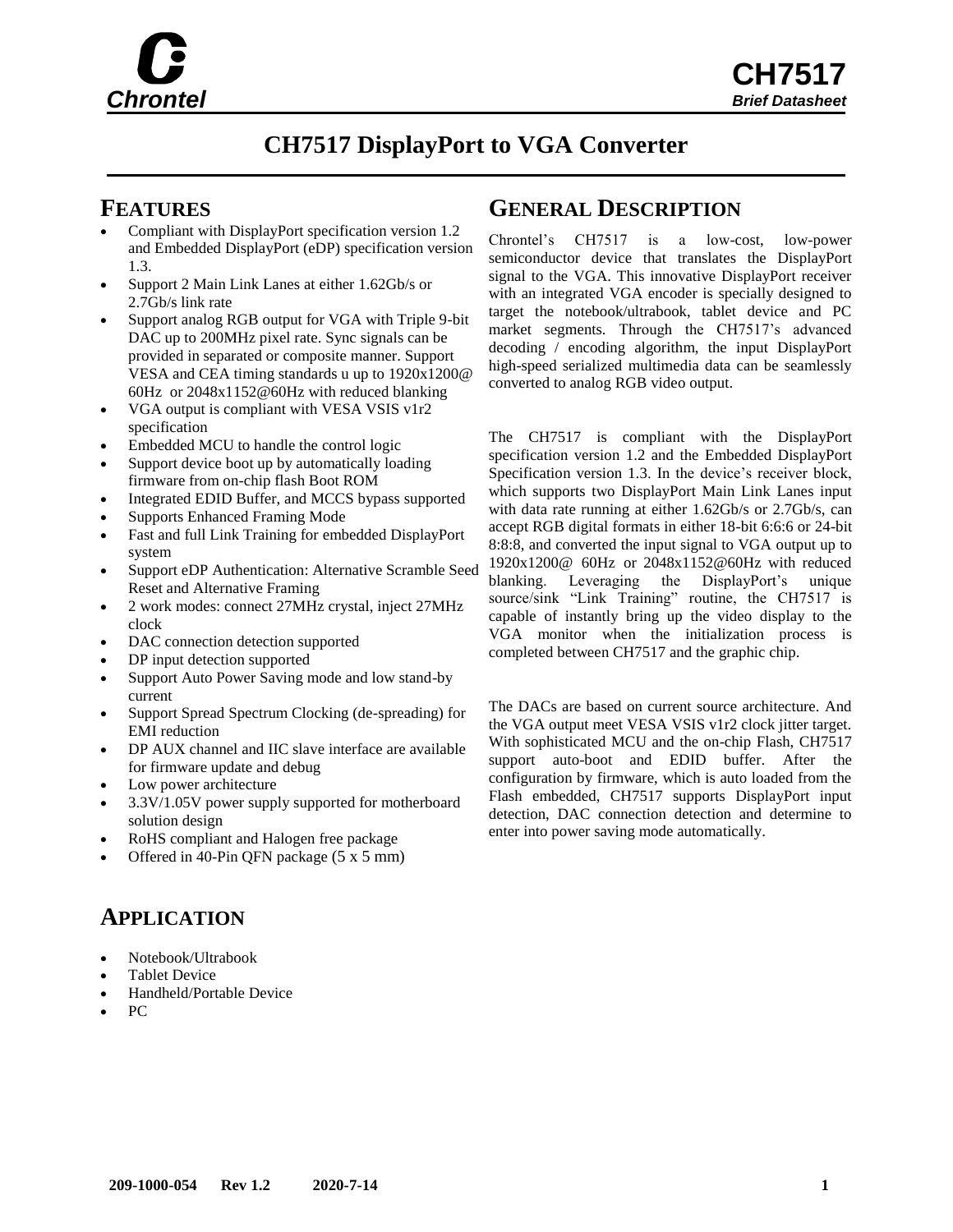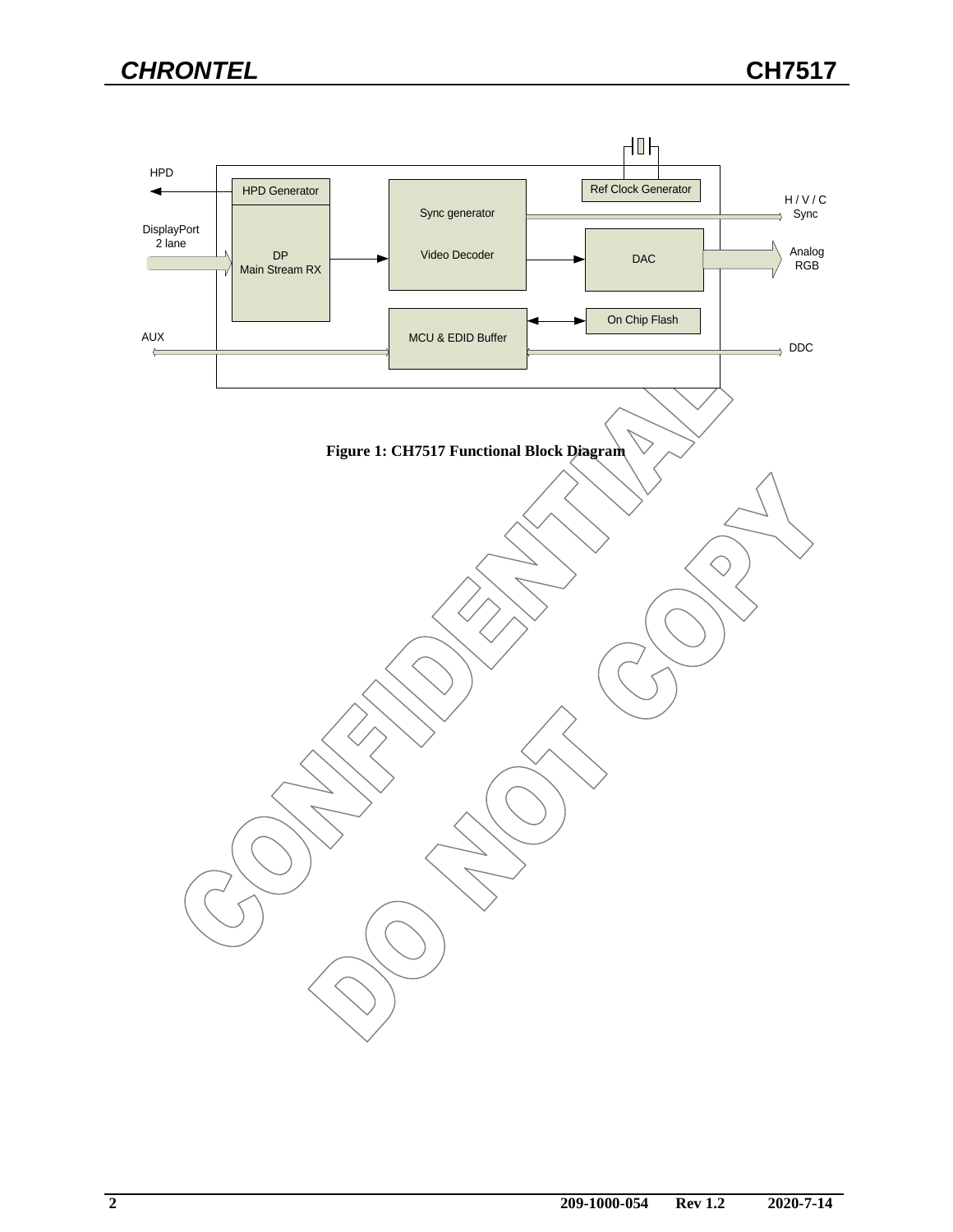# *CHRONTEL* **CH7517**

## **1.0 PIN-OUT**

#### **1.1 Package Diagram**

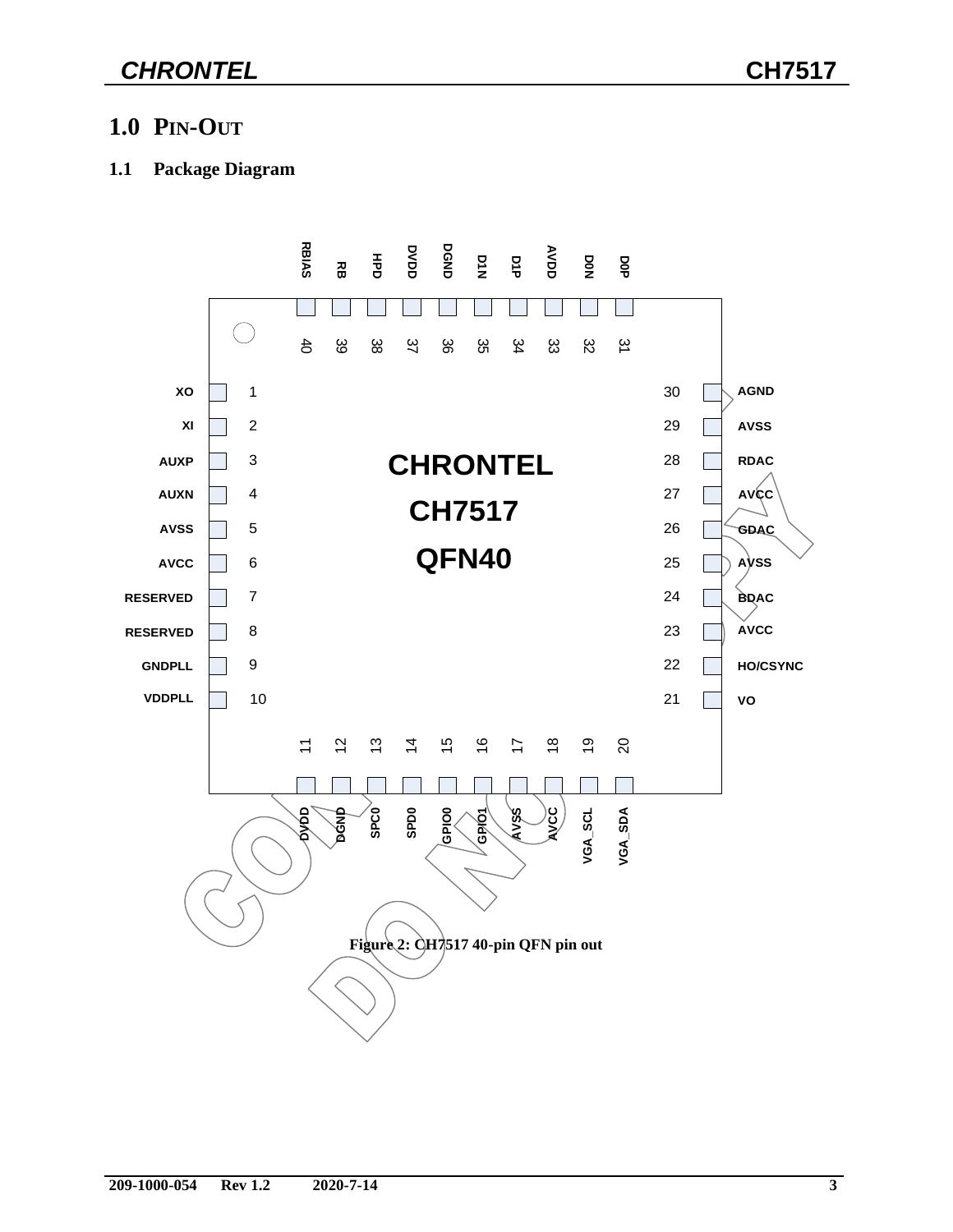### **1.2 Pin Description**

**Table 1: Pin Name Descriptions**

| Pin#           | <b>Type</b> | <b>Symbol</b>      | <b>Description</b>                                                                    |  |
|----------------|-------------|--------------------|---------------------------------------------------------------------------------------|--|
|                | Out         | X <sub>O</sub>     | <b>Crystal Output</b>                                                                 |  |
|                |             |                    | A parallel resonance crystal should be attached between this pin and                  |  |
|                |             |                    | XI. If an external CMOS clock is injected to XI, XO should be left                    |  |
| 2              | In          | XI                 | open.<br><b>Crystal Input</b>                                                         |  |
|                |             |                    | A parallel resonance crystal should be attached between this pin and                  |  |
|                |             |                    | XO.                                                                                   |  |
| 3,4            | In/Out      | <b>AUXP/N</b>      | <b>DisplayPort AUX Port</b>                                                           |  |
|                |             |                    | These two pins are DisplayPort AUX Channel control, which supports                    |  |
|                |             | <b>RESERVED</b>    | a half-duplex, bi-directional AC-coupled differential signal.<br><b>Reserved Pins</b> |  |
| 7,8            |             |                    |                                                                                       |  |
| 13             | In          | SPC <sub>0</sub>   | <b>Serial Port Clock Input</b>                                                        |  |
|                |             |                    | This pin functions as the clock pin of the serial port. External pull-up              |  |
|                | In/out      | SPD <sub>0</sub>   | 6.8 $K\Omega$ resister is required<br>Serial Port Data Input / Qutput                 |  |
| 14             |             |                    | This pin functions as the bi-directional data pin of the serial port.                 |  |
|                |             |                    | External pull-up 6.8 $K\Omega$ resister is required                                   |  |
| 15             | In/Out      | GPIO0              | General Purpose Input/Output                                                          |  |
| 16             | In/Out      | GPIO1              | General Purpose Input/Output                                                          |  |
| 19             |             |                    | Serial Port Clock Quiput to VGA Receiver                                              |  |
|                | Out         | VGA_SCL            | The pin should be connected to clock signal of VGA DDC. This pin                      |  |
|                |             |                    | requires a pull-up 10 kØ resistor to the desired voltage level                        |  |
| 20             | In/Out      | VGA_SDA            | Serial Port Data to VGA Receiver                                                      |  |
|                |             |                    | The pin should be connected to data signal of VGA/DDC. This pin                       |  |
|                |             |                    | requires a pull-up 10 k $\Omega$ resistor to the desired voltage level                |  |
| 21             | Out         | <b>VO</b>          | VGA VSYNC Output                                                                      |  |
| 22             | Out         | HO/CSYNC           | VGA HSYNC/CSYNC Output                                                                |  |
| 24             | Out         | <b>BDAC</b>        | XQR Gate is default<br><b>Blue Component Output</b>                                   |  |
|                |             |                    |                                                                                       |  |
| 26             | Out         | GDAC               | Green Component Output                                                                |  |
| 28             | Out         | RDAG               | <b>Red Component Qutput</b>                                                           |  |
| 31,32          | In          | <b>DOPAN</b>       | DP Rx Input Lane 0                                                                    |  |
| 34,35          | $\rm{In}$   | $\overline{D1P/N}$ | DP Rx Input Lane 1                                                                    |  |
| 38             | Øut         | HPD                | DP Receiver Hot Plug Output                                                           |  |
| 39             | ŢV          | RB                 | <b>Chip Reset</b><br>Low to 0V for reset. Typical High level is 3.3V                  |  |
| 40             | In          | <b>RBIAS</b>       | <b>Current Set Resistor Input</b>                                                     |  |
|                |             |                    | This pin sets the DAC current. A $10K\Omega$ , 1% tolerance resistor should           |  |
|                |             |                    | be connected between this pin and AVSS using short and wide traces                    |  |
| 6,18,23,27     | Power       | <b>AVCC</b>        | Analog Power Supply (3.3V)                                                            |  |
| 5, 17, 25, 29, | Power       | <b>AVSS</b>        | <b>Analog Power Ground</b>                                                            |  |
| Pad<br>9,      | Power       | <b>GNDPLL</b>      | <b>PLL Power Ground</b>                                                               |  |
|                |             |                    |                                                                                       |  |
| 10             | Power       | <b>VDDPLL</b>      | PLL Power Supply (1.05~1.2V)                                                          |  |
| 11,37          | Power       | <b>DVDD</b>        | Digital Power Supply (1.05~1.2V)                                                      |  |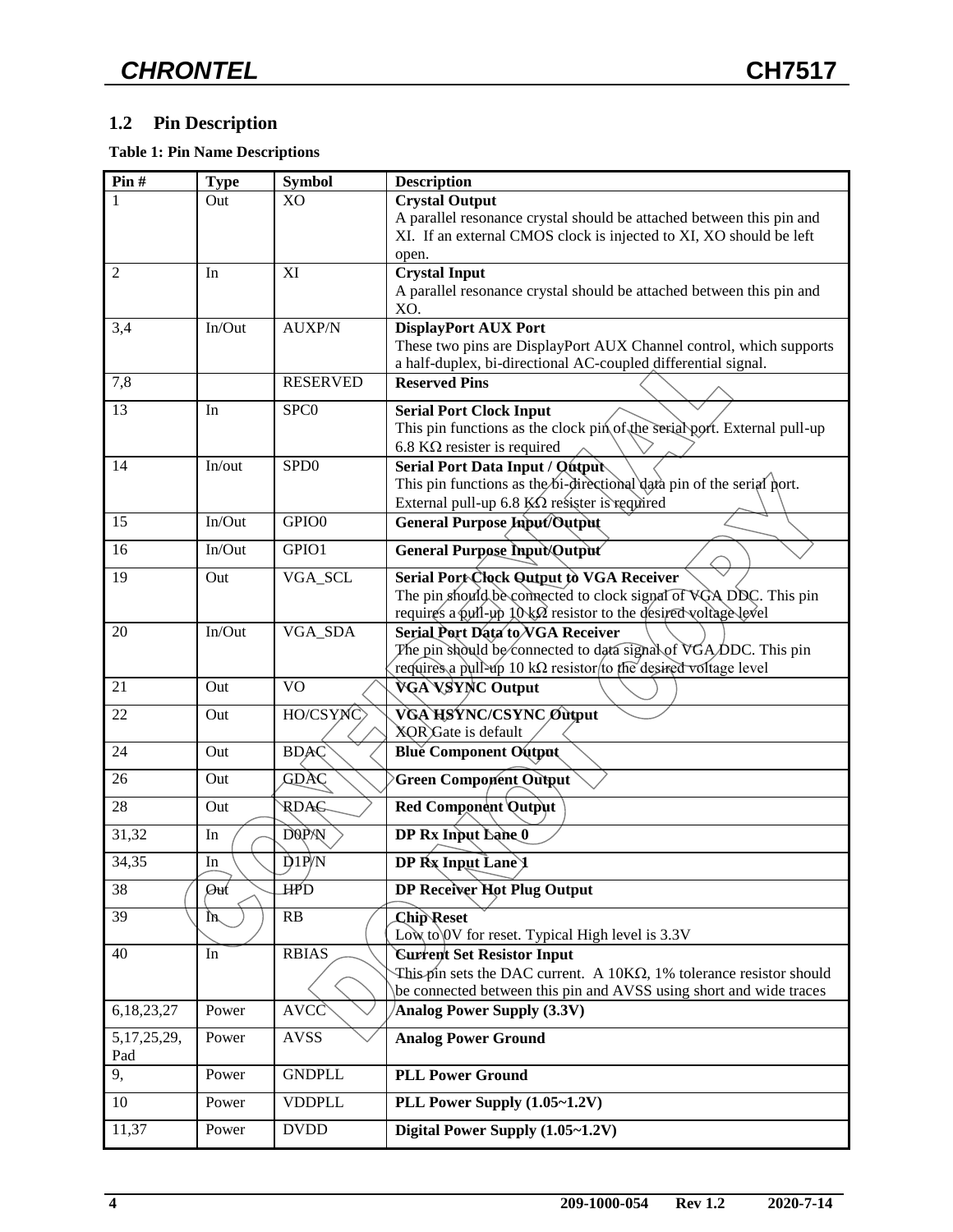# *CHRONTEL* **CH7517**

| 12.36 | Power | <b>DGND</b> | Digital Ground                  |
|-------|-------|-------------|---------------------------------|
| 30    | Power | <b>AGND</b> | <b>Analog Power Ground</b>      |
| -33   | Power | <b>AVDD</b> | Analog Power Supply (1.05~1.2V) |

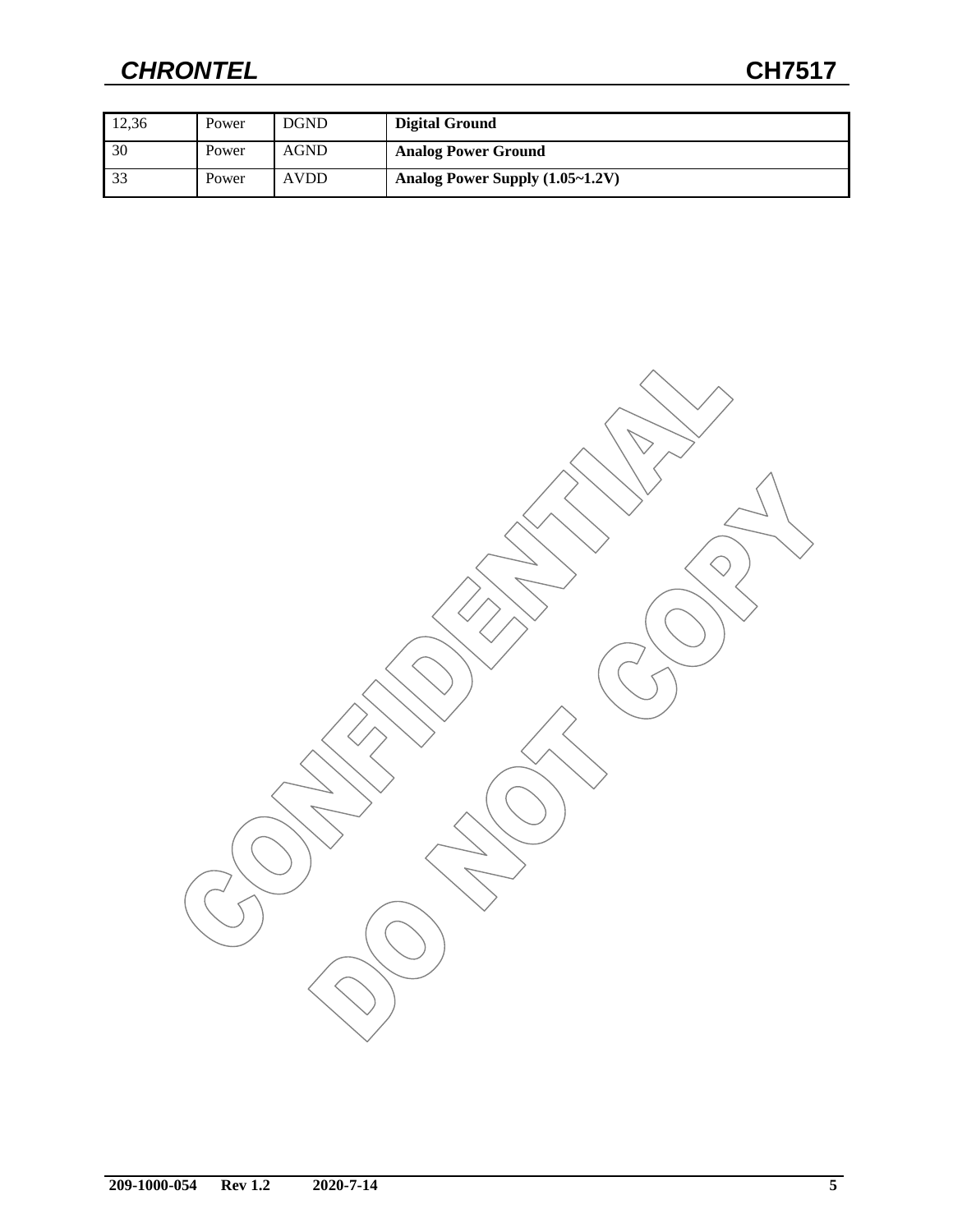## **2.0 PACKAGE DIMENSION**